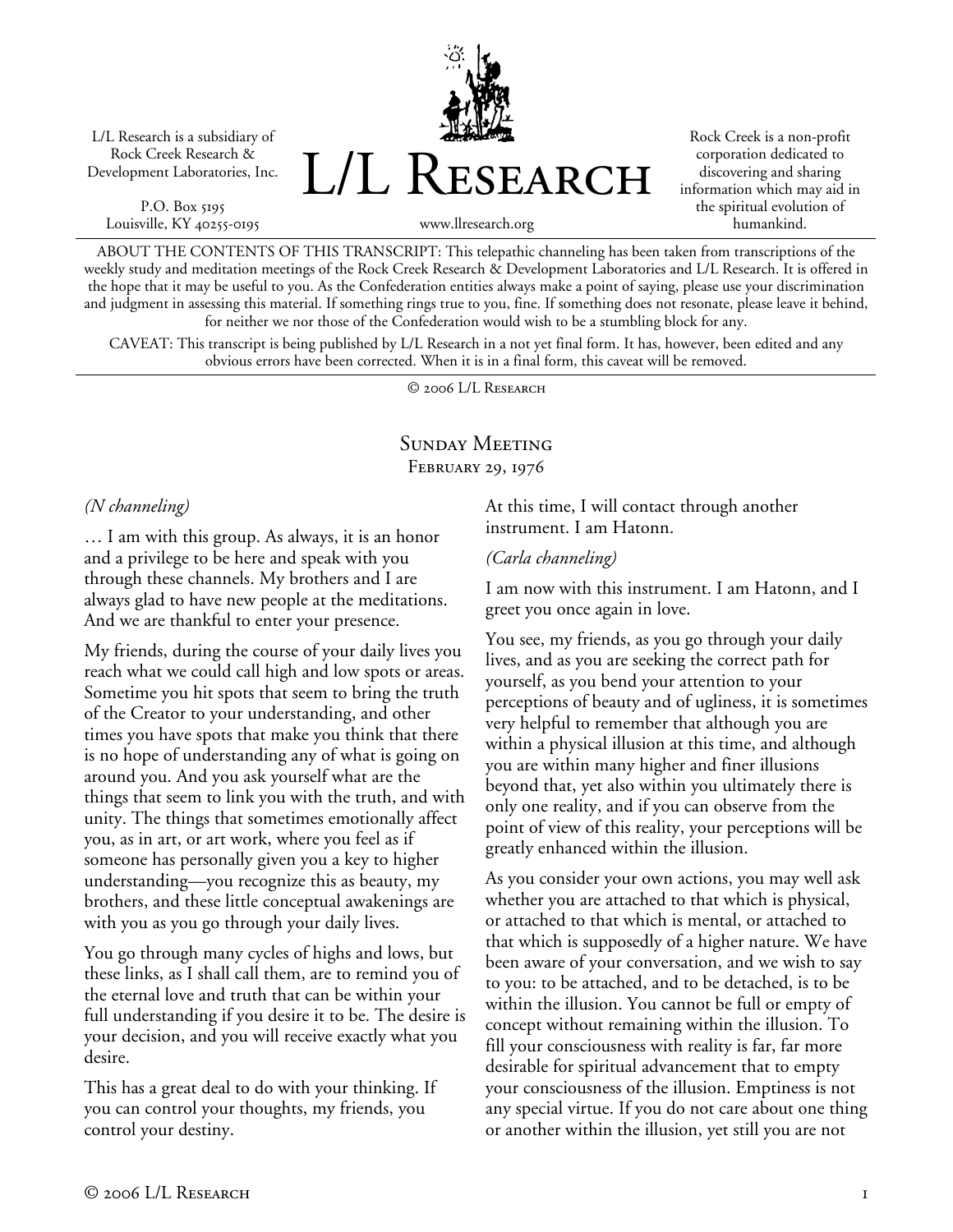full of the joy of the Creator, then you have nothing yet, no matter how detached you may be, or how attached you may be to higher things.

So seek, my friends. Seek always to fill your consciousness with that which can only be heard in silence.

The voice of the Creator: it is a still, small voice, as it has been written in your holy works; yet it is thunder, and has the power to change and transform your entire experience. Your true nature—your truest nature, my friends—cannot be expressed. It can only be felt. And when you feel it, you will become a channel in your own way, to give that light and that love that is your true essence to all those with whom you come in contact.

I would at this time transfer this contact to another instrument. I am Hatonn.

### *(H channeling)*

I am Hatonn. I am now with this instrument and once again I greet you in the love and the light of our infinite Creator.

No matter what we say to anyone who would listen, we wish you to realize that you receive through these instruments our thoughts. These are our perceptions of the universe which we share. Much of our information we have derived from our experience, and we wish only to share with you these simple concepts.

Yet we ask that you understand that we are communicating from a level of existence which is quite different from that which you presently occupy, and upon our level of existence, understanding and knowledge are concepts which you within your present existence cannot fathom with the intellect. My friends, we must communicate to you through the use of your intellect, yet what we have to say is beyond its grasp. The true meaning of what we speak can only be found in your periods of silent meditation. It is of great importance to you to practice daily that art of meditation. Whether it be for seconds, or minutes, or hours, once each day, it is to your benefit to allow the intellect to still itself, and consciously seek within the quietness of your being the guidance of your Father, the Creator.

Above all things, this should be the desire within all of the beings of this universe: to communicate with

the Creator, and to listen to the Father in silence. You upon planet Earth are presently experiencing great changes, within your social and ecological structures. You upon planet Earth are also experiencing great changes within your inner being, within your spirit. For the day has come that those upon your planet who are desirous of knowledge shall receive that which they desire. And those who desire to reject, or are blind to the presence of this knowledge, shall again experience this type of existence, until they are desirous of the knowledge, and aware of its presence.

You upon planet Earth, above all else, are spiritual beings. Though you cannot see your spiritual being, you can sense the presence of your being, and know that you are truly not as you physically appear to others. You are within your physical being. You lie within the silence. You lie within the Creator. And in order to truly understand yourself and your environment, it is necessary to practice communicating, shall we say, with your Creator. So basically what we stress above all else is the practice of meditation. This is our message. There are many things which we can say. There are even many things which we could do. Yet, my friends, unless you find for yourselves the answers, you shall be cheated, we might say. For you are responsible for your own development, and you are appreciative of your own initiative. And if you do not desire, you shall not receive.

You, my friends, are the master and the creator of your experience. And you only can decide in which area or which direction you shall go to find that which you are searching for. And, my friends, you are searching for knowledge, enlightenment, wisdom, and above all else, the thing of which these are ingredients: you seek love. This is your purpose: to seek, to know, to experience love. My friends, in all truth, there is nothing in this universe that is not love. All things have been designed to assist you in realizing the truth of the concept of love, and the truth of its omnipresence in your experience. Know in yourself love, and experience this love. It is your birthright. And if it is your desire to experience this, in due time, as all desires, it shall be experienced.

My friends, consider, if you will, that you above all else are important to the development of the entire universe. You are the center of your experience. And your development shall affect that which surrounds